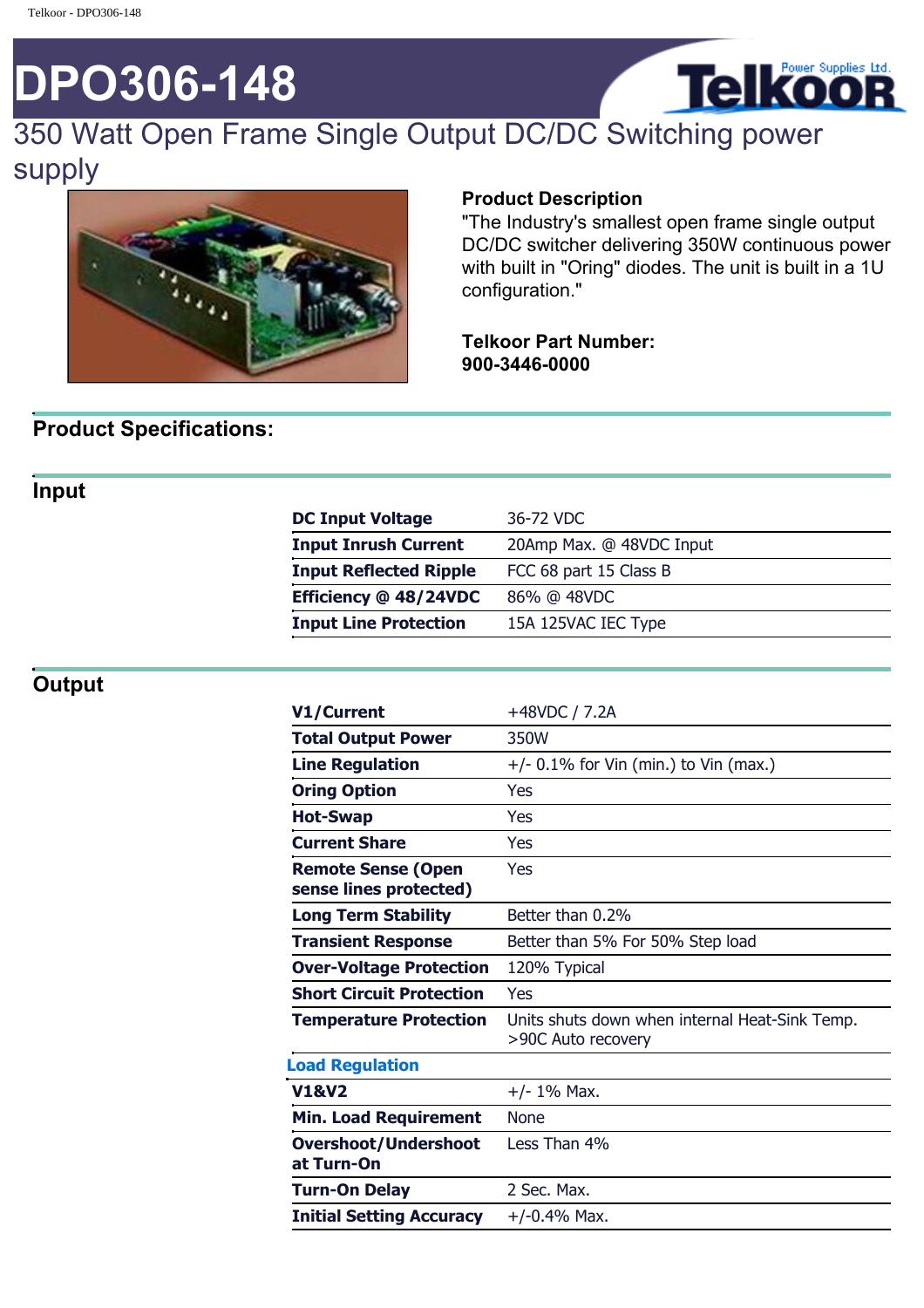|                            | Ripple @ Noise with 20MHz Bandwidth mesured across 10uF Load<br><b>Capcitor Paralleled with 0.1uF Ceramic Cap.</b> |
|----------------------------|--------------------------------------------------------------------------------------------------------------------|
| V1                         | 150mV p-p Max.                                                                                                     |
| <b>Overload Protection</b> |                                                                                                                    |
| <b>V1 &amp; V2</b>         | 125% Type. of Max output load                                                                                      |

### **Enviromental**

| <b>Temperature</b>                                 |                                                                   |
|----------------------------------------------------|-------------------------------------------------------------------|
| <b>Operation</b>                                   | -5C to +50C. Linear De-Rating of 2.5% per 1Deg. C<br>up to $+71C$ |
| <b>Storage</b>                                     | $-25C$ to $+85C$                                                  |
| <b>Cooling</b>                                     | Forced Air Cooling 230LFM                                         |
| <b>Humidity</b>                                    | Up to 95% RH Non-Condensing                                       |
| <b>Shock &amp; Vibration</b>                       | 0.75G Peak 5Hz - 500Hz                                            |
| <b>Conducted &amp; Radiated</b><br><b>Emmision</b> | EN55022 CLASS B                                                   |
| <b>Surge</b>                                       | EN61000-4-5'                                                      |
| <b>MTBF</b>                                        | $>$ 300'000 Hours                                                 |
| <b>Dialectric Isolation</b>                        |                                                                   |
| <b>Input to Case</b>                               | $>1500$ VAC                                                       |
| <b>Input to Output</b>                             | > 1500VAC                                                         |
| <b>Output to Case</b>                              | 500VDC                                                            |
|                                                    |                                                                   |

# **Safety, Regulations and EMI Specifications**

| <b>Safety Approvals</b>                    | EN-60950' c/UL60950 & CE Marking          |
|--------------------------------------------|-------------------------------------------|
| <b>ESD Susceptibility</b>                  | Meets EN61000-4-2 8Kv Air' 4Kv contact    |
| <b>Radiated Susceptibilty</b>              | 30-1000MHz FCC Part 15' Subpart B CLASS B |
| <b>EFT/Burst</b>                           | IEC61000-4-4                              |
| <b>Input Surge</b>                         | IEC61000-4-5                              |
| <b>Conducted Disturbance</b>               | IEC61000-4-6                              |
| <b>Power frequency</b><br>magnetic field   | IEC61000-4-8                              |
| <b>Immunity for voltage</b><br><b>Dips</b> | IEC61000-4-11                             |

# **Monitoring Command & Control**

| <b>Remote</b>                                    | ON/OFF                                                |  |
|--------------------------------------------------|-------------------------------------------------------|--|
| <b>Inhibit</b>                                   | ACTIVE Low - All outputs shut down                    |  |
| <b>Power OK</b>                                  | Open Collector ACTIVE Low - Output drops below<br>10% |  |
| <b>Input DC Connector</b>                        | 3 Position Terminal block                             |  |
| <b>Current Share</b>                             | Yes                                                   |  |
| <b>Remote Sense</b>                              | V1 on J3                                              |  |
| <b>Output Connectors V1/V2 10 - 32 UNF Studs</b> |                                                       |  |
| <b>Aux. Output</b>                               | HIROSE DF11-10DP-2DSA                                 |  |